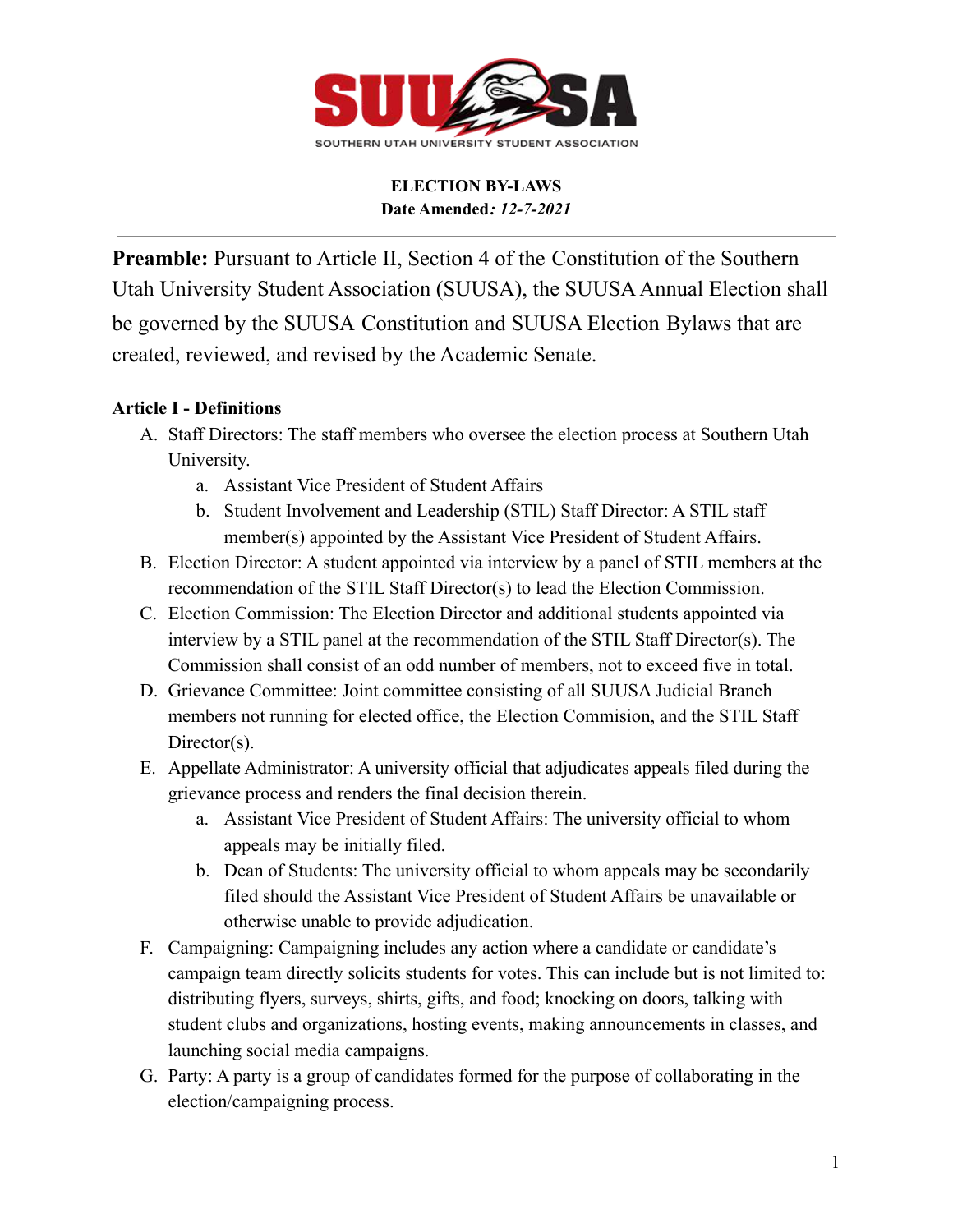

- H. Candidate: A student who has officially declared themselves to be running for office by filing the proper paperwork with the STIL Center front desk and is qualified for candidacy based on the requirements described in the SUUSA Governing Bylaws.
- I. Campaign Team: One or more students who solicit votes for a Candidate.
- J. Supporters: Persons such as students, community members, and family members who support a Candidate but are not a member of the Campaign Team.
- K. Campaign Season: A specific period of time determined by the Election Commission for on-campus campaign activity.
- L. Fair Market Value: The price at which goods/services would change hands between a willing buyer and a willing seller, as determined by the Election Commission.
- M. Removal from the Ballot: The termination of a Candidate's campaign and removal of the Candidate's name from the voting ballot.
- N. Endorsement: An act of giving one's public approval or support to a Candidate in a SUUSA election.

## **Article II - Election Director**

## Section 1: Selection and Ratification

- A. Applications for the position of Election Director will be made available to all current students after which the final selection will be made via interview by a panel of STIL members, who shall be current students, convened by the STIL Staff Director(s) or their designee. The STIL Staff Directors(s) shall also sit on the selection panel. The total number of panelists must be an odd number. The candidate selection must be completed by the end of the fall semester prior to the upcoming spring election cycle.
- B. The Election Director shall be independent from any election candidates, impartial, must not be running for SUUSA office, and shall not support any candidate running for SUUSA office.

### Section 2: Duties

The Election Director shall:

- A. Organize an Election Calendar.
	- a. The Election Calendar shall include the deadline for Declaration of Candidacy filing, the dates of Campaign Season, the Primary Election date, and the General Election date.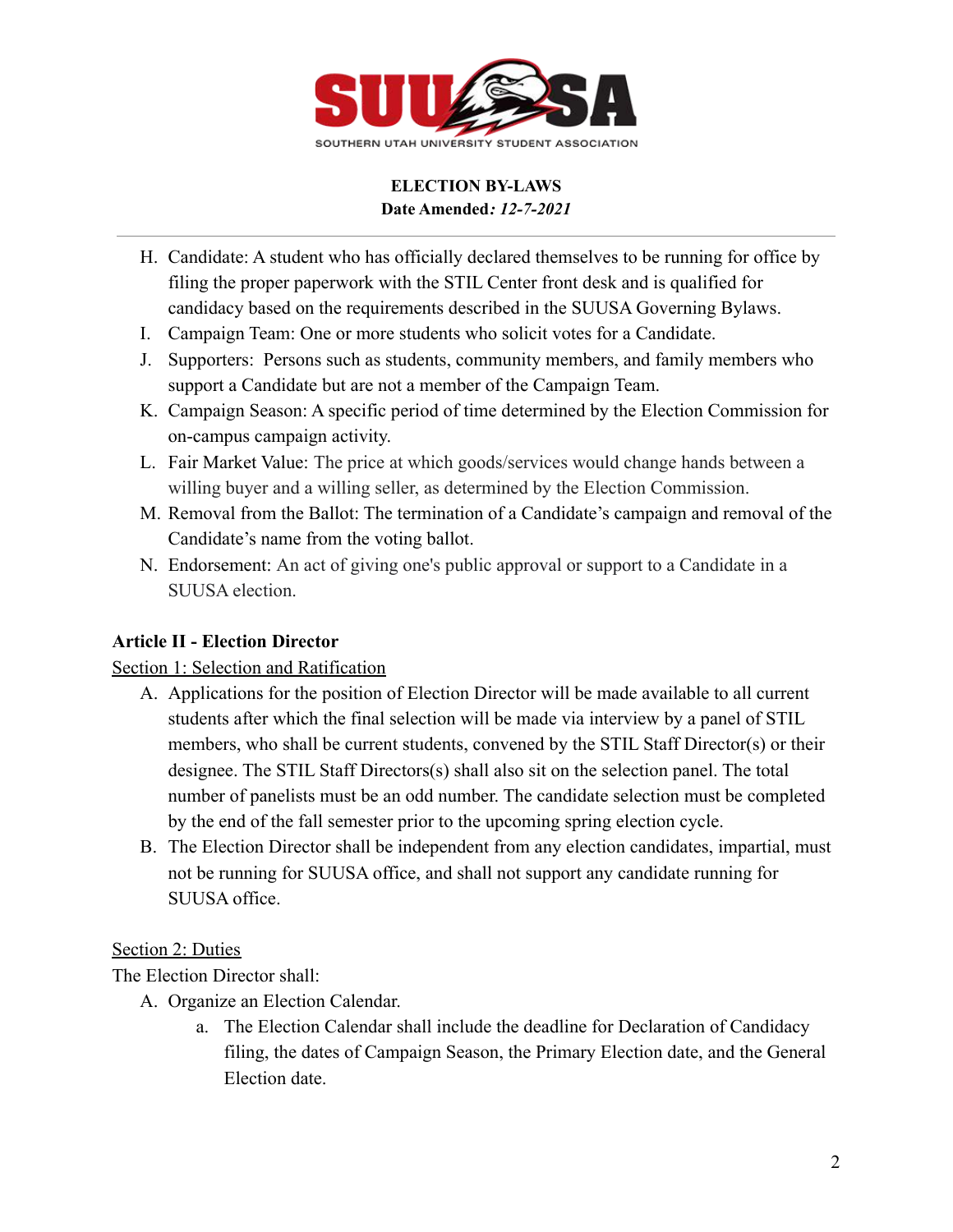

- b. The Election Calendar shall include a mandatory meeting to distribute the Election Bylaws and answer candidate questions at least fourteen (14) days before the start of Campaign Season. A Declaration of Candidacy Form shall be made available at this meeting and online to all students desiring to run for office.
- B. Chair the Election Commission meetings.
- C. Coordinate with Information Technology (IT) to prepare and provide electronic ballots and voting booths/areas in neutral locations with laptops and/or computers as the Election Director sees fit to provide students with easy access to vote on election days.
- D. Review any unclear and/or contested ballots.
- E. Certify and publish election results.
- F. Evaluate the campaign expenses of all candidates. Ensure budgets do not exceed the designated limits.
- G. Receive grievances for violations of the Election Bylaws and file them with the Grievance Committee.
- H. Facilitate Grievance Committee meetings and communicate consequences decided therein to the appropriate party.
- I. Coordinate campaign-related activities with the Staff Director(s) or their designees prior to the start of Campaign Season.
- J. Oversee scheduling of all rooms and/or locations, tables, and chairs for all election related activities.
- K. All other duties and responsibilities necessary to operate a fair election cycle as approved by advisors.

## **Article III - Election Commission**

Section 1: Purpose and Composition

- A. The purpose of the Election Commission is to ensure an orderly election process for both the candidates and the student body.
- B. The Election Commission consists of the Election Director and currently enrolled students who will be enrolled in the semester of the election and who meet the following conditions:
	- a. Are not on academic probation;
	- b. Are not running for SUUSA office;
	- c. Are impartial to any candidate running for SUUSA office.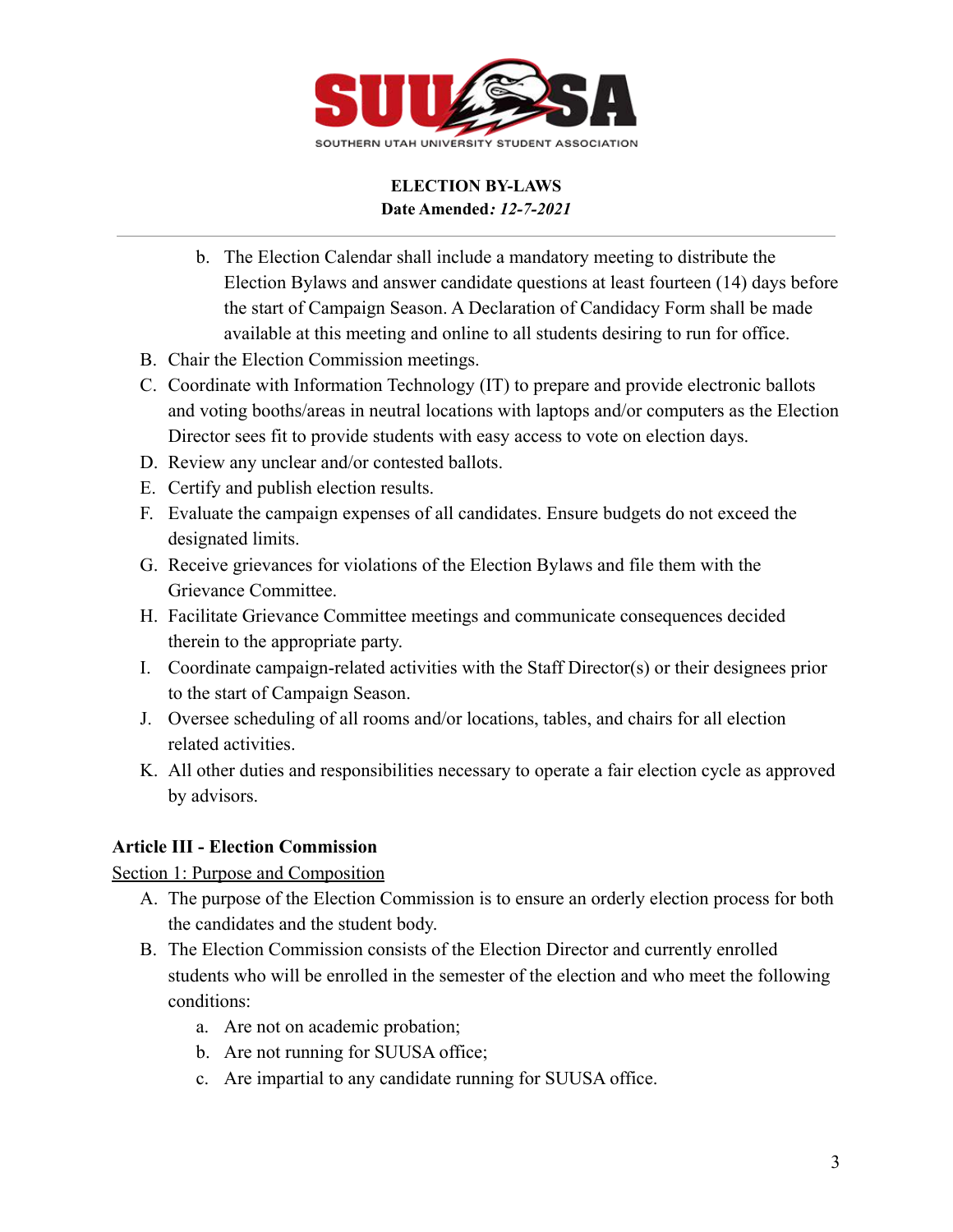

- C. The Election Commission must comprise either three or five total members. The Election Director shall be considered one of these members. Following the prescribed application process, all remaining members shall be appointed by a panel of STIL members, including the STIL Staff Director(s).
- D. Election Commission appointments are not considered appointed positions as defined by the SUUSA Constitution.

## Section 2: Duties

The Election Commission shall:

- A. Assist the Election Director with official duties.
- B. Publicize the deadline for filing Declaration of Candidacy forms.
- C. Members of the Election Commission will:
	- a. Report candidates' financial expenditures to the Election Director.
	- b. Answer election-related questions from Candidates.
	- c. Ensure all campaign materials and actions align with the Election Bylaws.
	- d. Ensure that all campaign material is removed by the designated time.

## **Article IV - Candidate Procedures**

Section 1: Candidate Eligibility

- A. A student must meet the requirements for office as outlined in the SUUSA Governing Bylaws to be considered for candidacy.
- B. Candidates must read the SUUSA Election Bylaws, Constitution, and Governing Bylaws prior to running.
- C. Candidates running for an Academic Senator must be enrolled in the college or school they seek to represent before they declare candidacy.
- D. The Dean of Students will check candidate eligibility and standing, as outlined above, within one week after the closing date for applications.

Section 2: Declaration of Candidacy

A. Eligible students may declare candidacy for one office to the Election Director by filing a Declaration of Candidacy form. Prior to submitting a Declaration of Candidacy form, each candidate shall meet with the current SUUSA officer holding that position and the respective SUUSA advisor who oversees the branch of student government for which the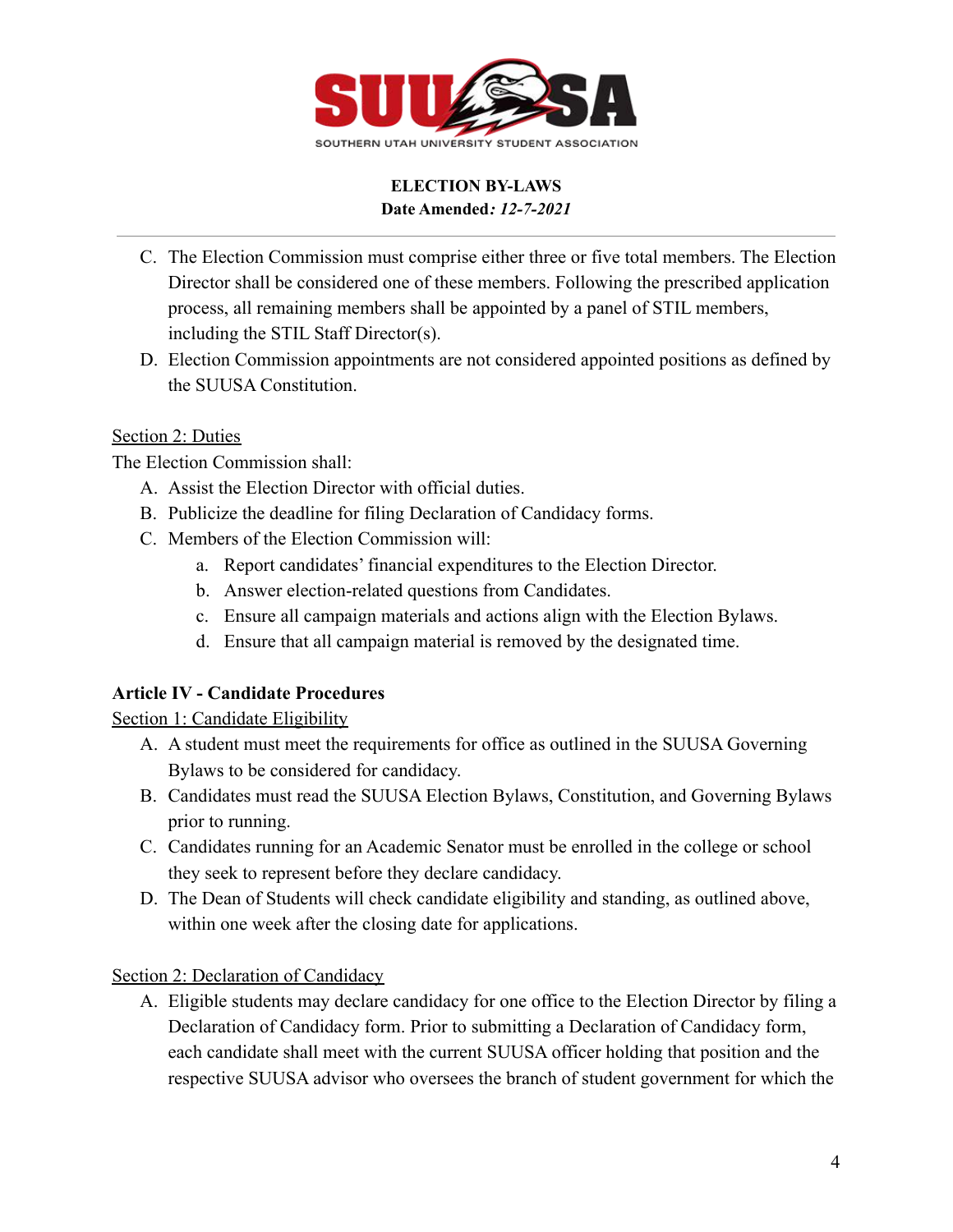

candidate is running. If the present officer is a candidate or the office is vacant, then meeting with the respective SUUSA advisor will be sufficient.

- B. The Declaration of Candidacy form should be signed by the current SUUSA officer holding the position, and the respective SUUSA advisor. If the present officer is a candidate or the office is vacant, then the respective SUUSA advisor's signature will be sufficient.
- C. Candidates wishing to withdraw their Declaration of Candidacy may do so at any time by notifying the Election Director in writing. After the Election Director has received the withdrawal, the candidate shall not be reinstated for the previously withdrawn position or any other elected SUUSA position after the Declaration of Candidacy submission deadline has passed.
- D. The Declaration of Candidacy form will be made available at the start of Spring Semester in the STIL Center and on the STIL website. The deadline to file Declaration of Candidacy forms will be determined by the Election Director at the start of Spring Semester and publicized by SUUSA and STIL Marketing. All Declaration of Candidacy forms must be filed in the STIL Center by 5:00 PM on the day of the deadline.

## Section 3: Insufficient Candidates

- A. If there are no eligible candidates for an office after the official filing deadline, the Election Commission shall extend the filing deadline for the available offices.
- B. The Election Commission and the STIL Center shall publicize notice of the second deadline.

## Section 4: Write-In Candidates

- A. Write-in candidates must meet the eligibility requirements to hold office as outlined in the SUUSA Governing Bylaws.
- B. The Election Director will contact the write-in candidate to require that a Declaration of Candidacy form be submitted prior to the announcement of the General Election results.
- C. Write-in candidates will not be included in any ads, pictures, biographies, or debates paid for or sponsored by either the Election Commission or the STIL Center.
- D. Write-in candidates will not be listed on the Primary or General Election Ballot.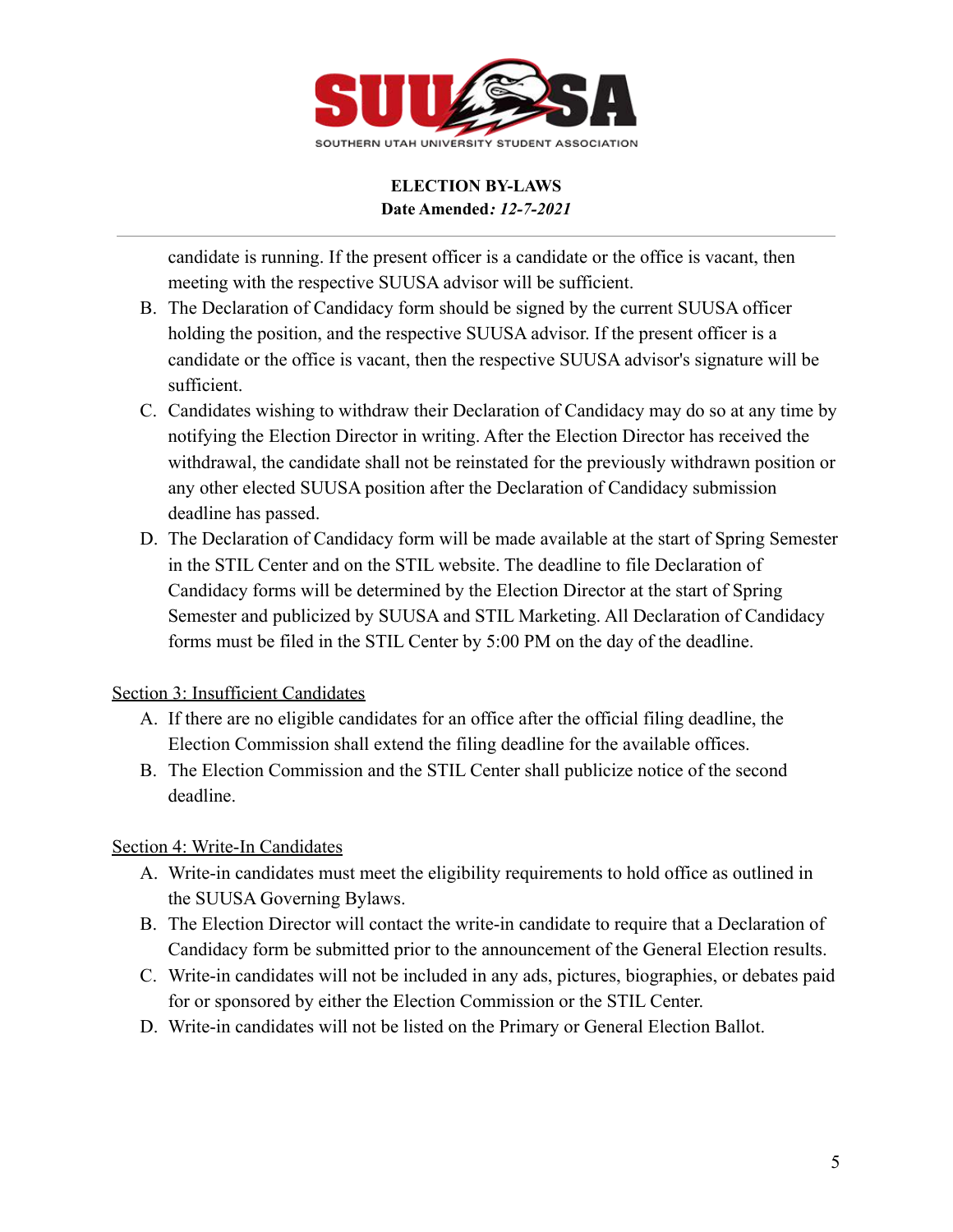

## **Article V - Election Procedures**

### Section 1: Election Timeline

- A. Elections for officers of SUUSA will be held in the time frame outlined by the Election Commission. Primary and General Elections will be held in the Spring Semester as determined by the Election Commission. The Election Commission and the STIL Center must publicize when Primary and General Elections take place.
- B. Declared candidates must attend the mandatory campaign meetings held by the Election Commission to review the election policies and procedures. Absence will result in automatic forfeiture of candidacy.
	- a. On rare occasions, exceptions for non-attendance may be granted by the Election Commission.
	- b. If necessary, a candidate may send a representative to a mandatory meeting with the prior approval of the Election Commission.
- C. The Election Commission will facilitate candidate meet-and-greets and debates.
	- a. All candidates will be required to attend these events.
	- b. If necessary, a candidate may send a representative in their place to these events with the prior approval of the Election Commission.

## Section 2: Clean Up

- A. Primary candidates not advancing into the General Election are responsible for removal of all individual campaign materials by 6:00 AM the morning following the announcement of the Primary Election results.
- B. General Election candidates are responsible for the removal of all campaign materials by 6:00 AM the morning following the announcement of the General Election results.
- C. Fees or other penalties may be assessed to any candidate who does not clean up all of their campaign materials by the appropriate time set by these bylaws.

### Section 3: Primary Election Procedures

- A. Primary Elections will be held if three or more candidates are competing for the same office.
- B. The two candidates for each contested office receiving the highest number of Primary Election votes shall advance to the General Election.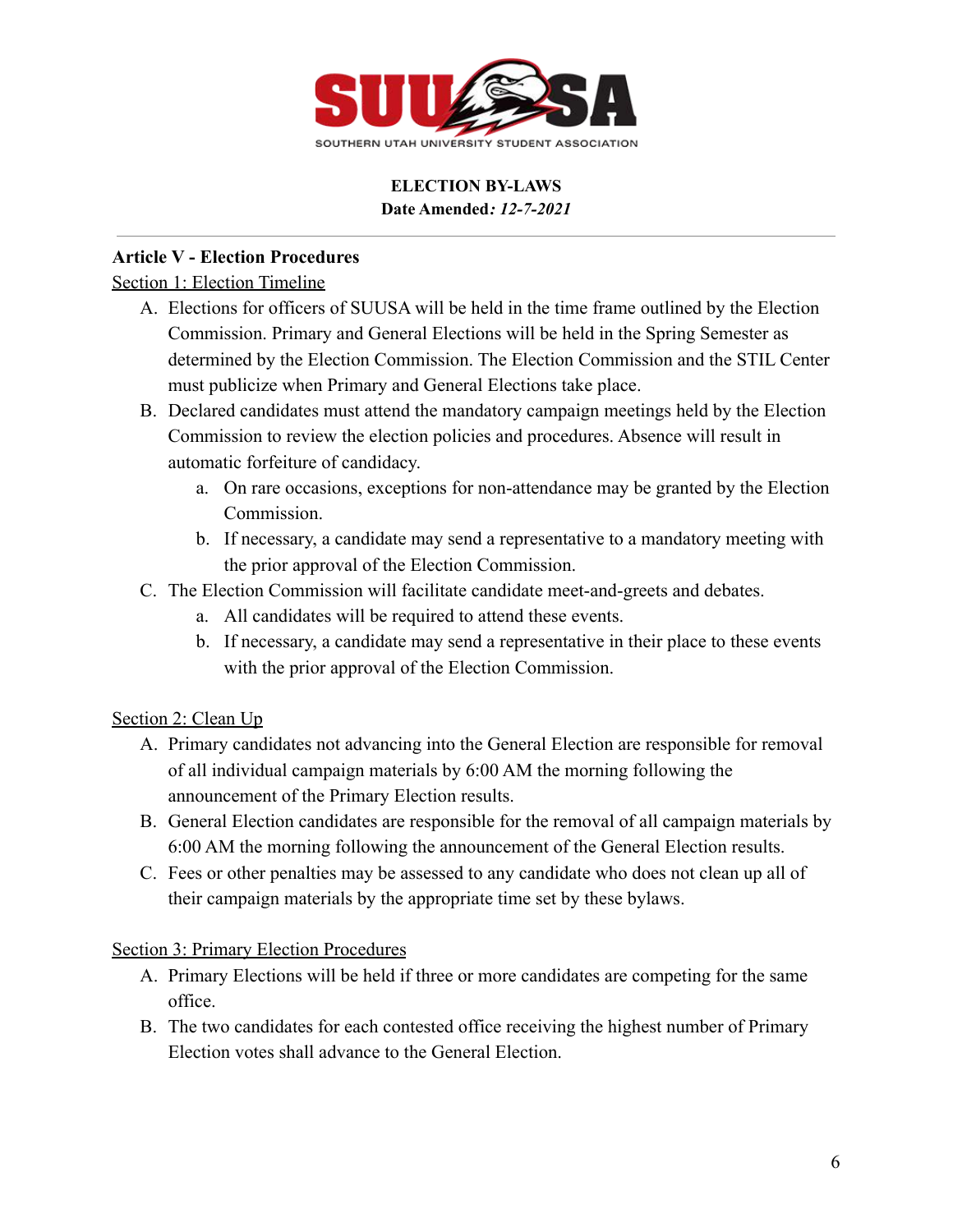

- C. In the event a candidate prevails in the Primary Election and subsequently withdraws or is disqualified prior to the start of voting for the General Election, the candidate with the next highest number of votes will advance to the General Election.
	- a. In the event the next highest vote-getter does not accept the spot in the General Election, the offer will be extended to the other primary candidates, in order of votes received, until either one accepts or the candidate pool is exhausted.

### Section 4: General Election Procedures

- A. The candidate that receives the highest number of General Election votes will win the contested office.
- B. In the event there is a tie for the highest vote count between two candidates running for a contested office in the General Election, a Special Election will be held between tied candidates as designated by the Election Commission.
- C. Any exceptions to the election process must be approved by the Election Commission.
- D. In the event a candidate withdraws or is disqualified after voting for the General Election has begun, the sole remaining candidate in the General Election will be the de-facto winner unless defeated by a write-in candidate.

## **Article VI - Voting**

## Section 1: Voter Eligibility

- A. Any enrolled student at SUU may cast one vote for each Executive Office and one vote for an Academic Senator from his or her respective college.
	- a. Students with declared majors in two different academic colleges will get one vote for each college's Academic Senators.
- B. The student must have a valid SUU login to vote.

### Section 2: Ballots

- A. The Information Technology (IT) department will prepare the electronic ballots at the direction of the Election Director.
- B. All electronic ballots will include the candidate's name, as written on their Declaration of Candidacy form.
- C. All electronic ballots will allow the voter to write in the name of another person whose name does not appear on the ballot.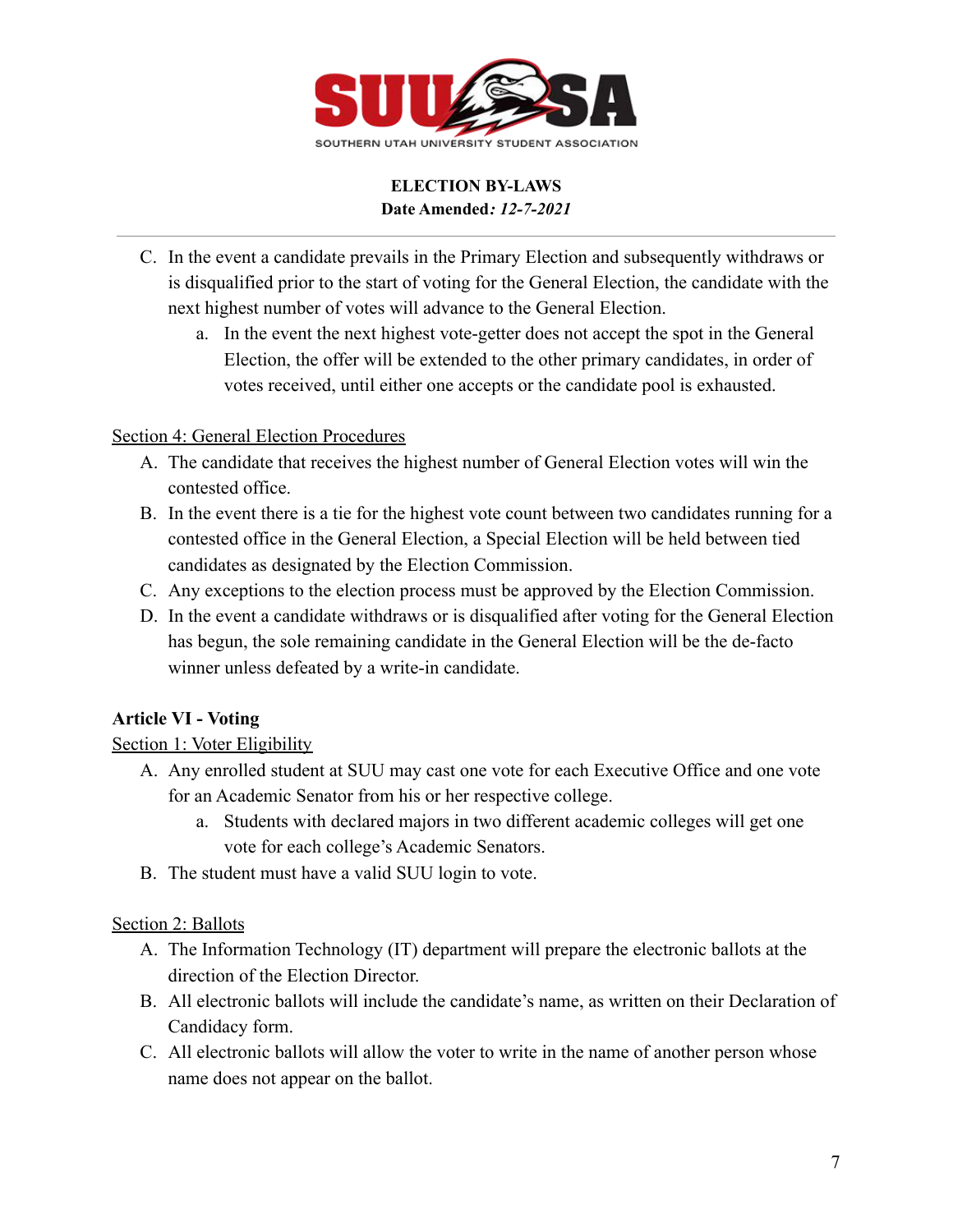

### Section 3: Election Results

- A. Votes will be tabulated immediately following the closing of the polls.
- B. The Election Commission will tabulate, certify, and publish the election results.
- C. Election results will be posted in the STIL Center.
- D. After the votes are tabulated and verified, all results are final.

### **Article VII - Campaign Rules**

### Section 1: Campaigning

- A. Candidates and Campaign Teams are prohibited from campaigning before Campaign Season begins. There are two exceptions to this rule:
	- a. A Candidate may participate in one-on-one interaction with individual students to verbally declare candidacy and learn about the issues facing students in order to gain insight on how to address those issues and concerns in their platform.
		- i. The one-on-one interactions with individual students cannot be scheduled and must happen naturally.
	- b. The Election Commission may coordinate events designed to allow all Candidates to speak to groups or organizations on campus prior to the start of Campaign Season.
- B. Each Candidate shall maintain a current list of their Campaign Team and provide it to the Election Commission. Any changes to the Campaign Team must be submitted to the Election Commission within 24 hours of the change.
- C. Candidates are responsible for the conduct of their Campaign Team. Penalties assessed against the Campaign Team will apply to the Candidate.
- D. A Candidate/Campaign Team shall NOT publicize, advertise, or verbally campaign (i.e. the distribution of physical materials or the spoken word) within campus computer labs.
	- a. If a computer lab is used as a classroom, then a Candidate may seek prior written approval from the class instructor to campaign. Upon request the Candidate shall provide this written approval to the Election Commission.
- E. Campaigning in the Gerald R. Sherratt Library, Testing Center, Tutoring Center, Leavitt Center, and the STIL Center is strictly prohibited. This includes the computer lab, classrooms, and study group rooms in the library.
- F. Any and all campaigning within University Housing shall be done on the specific day(s) designated by University Housing and comply with University Housing policies.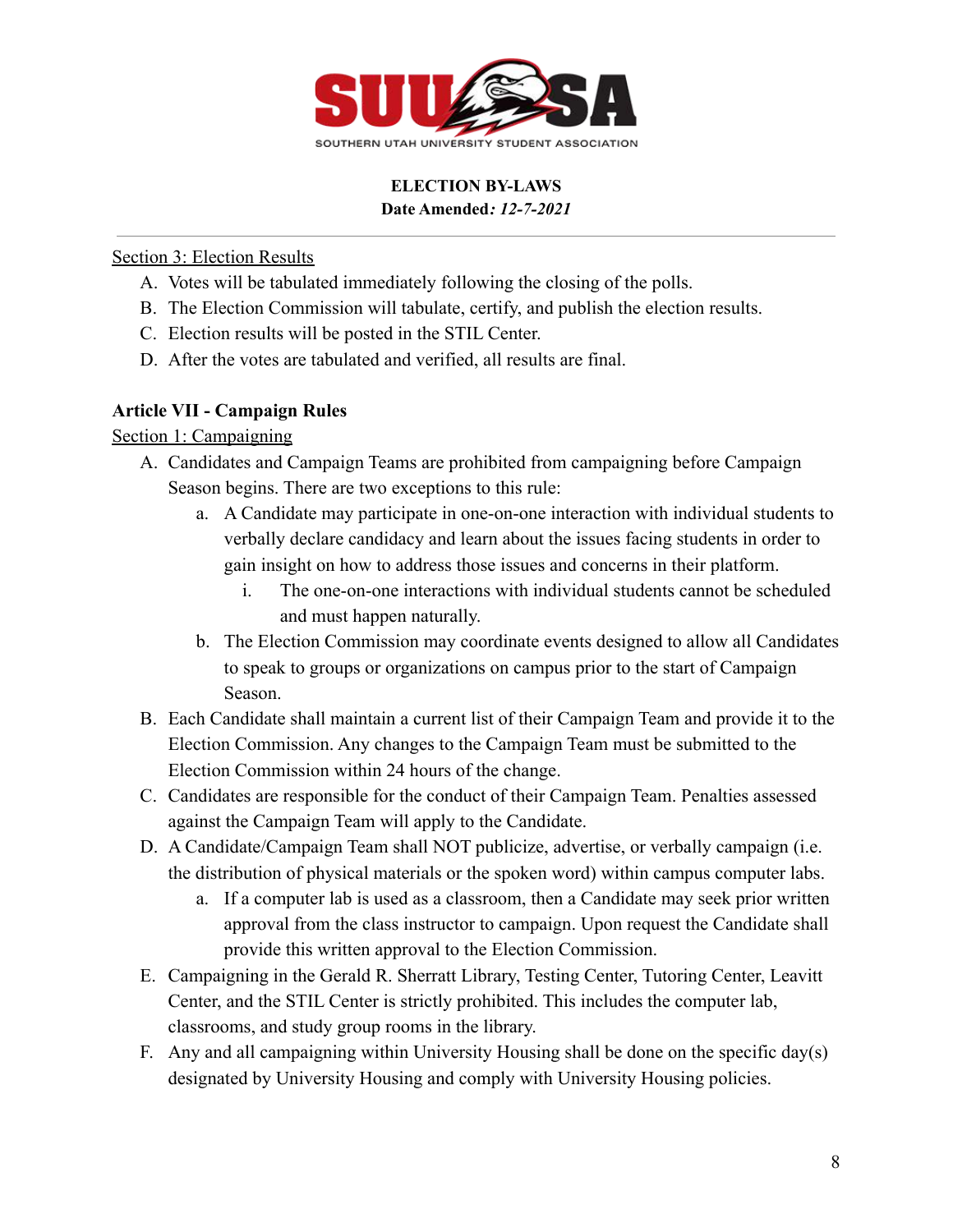

- G. A Candidate may campaign in classrooms if the instructor has given prior written approval. Upon request the Candidate shall provide this written approval to the Election Commission.
- H. The use of email to campaign is subject to University Policy #5.58. 1. Policy #5.58 Article V, Section E.5 states: "SPAM: Sending unwanted email messages to a large population abuses the email system and results in fewer resources for University purposes. Sending email messages to more than 10 users, whether as a single message or as a series or related messages, is expressly prohibited by this policy, except for communication detailed in section D, mass email."
	- a. A violation of this policy will result in removal from the ballot.
- I. A Candidate/Campaign Team shall not petition, seek, request, ask, or otherwise solicit endorsements from active candidates, faculty, staff, administrators, and selected University Sponsored Organizations (USO) at Southern Utah University. A list of selected USOs will be provided to all candidates.
- J. Candidates shall not give or receive endorsements to/from candidates in other elections.
	- a. This includes posting the campaign material of another candidate on social media
- K. A Candidate/Campaign Team shall not provide means for students to vote via tablet, laptop, phone, paper, or any other voting modality. The Election Commission will provide, if needed, the means for all student voting.
- L. A Candidate/Campaign Team shall not use any STIL resources to campaign. This includes the use of computers, printers, newsletters, office supplies, and marketing resources with the exception of STIL bulletin boards and digital signage with a limit of one ad on digital signage per candidate.
- M. A Candidate/Campaign Team may wear shirts, hats, wristbands, pins, and other candidate apparel in the STIL Center as long as they are not actively campaigning.
- N. A Candidate/Campaign Team/Supporters must conduct campaign activity in a manner consistent with the SUUSA Constitution, SUUSA Election Bylaws, University Policy, federal, state, and local laws, and campus and community standards.
- O. Candidates/Campaign Teams who are found bribing or intimidating students with regard to voting, endorsement, or any campaign activity shall receive penalties, such as fines and termination of the candidacy, as determined by the Grievance Committee.
- P. Any candidate caught making a quid pro quo deal, a favor or advantage granted or expected in return for an endorsement, with an ex-candidate shall receive penalties, such as fines and/or termination of the candidacy, as determined by the Grievance Committee.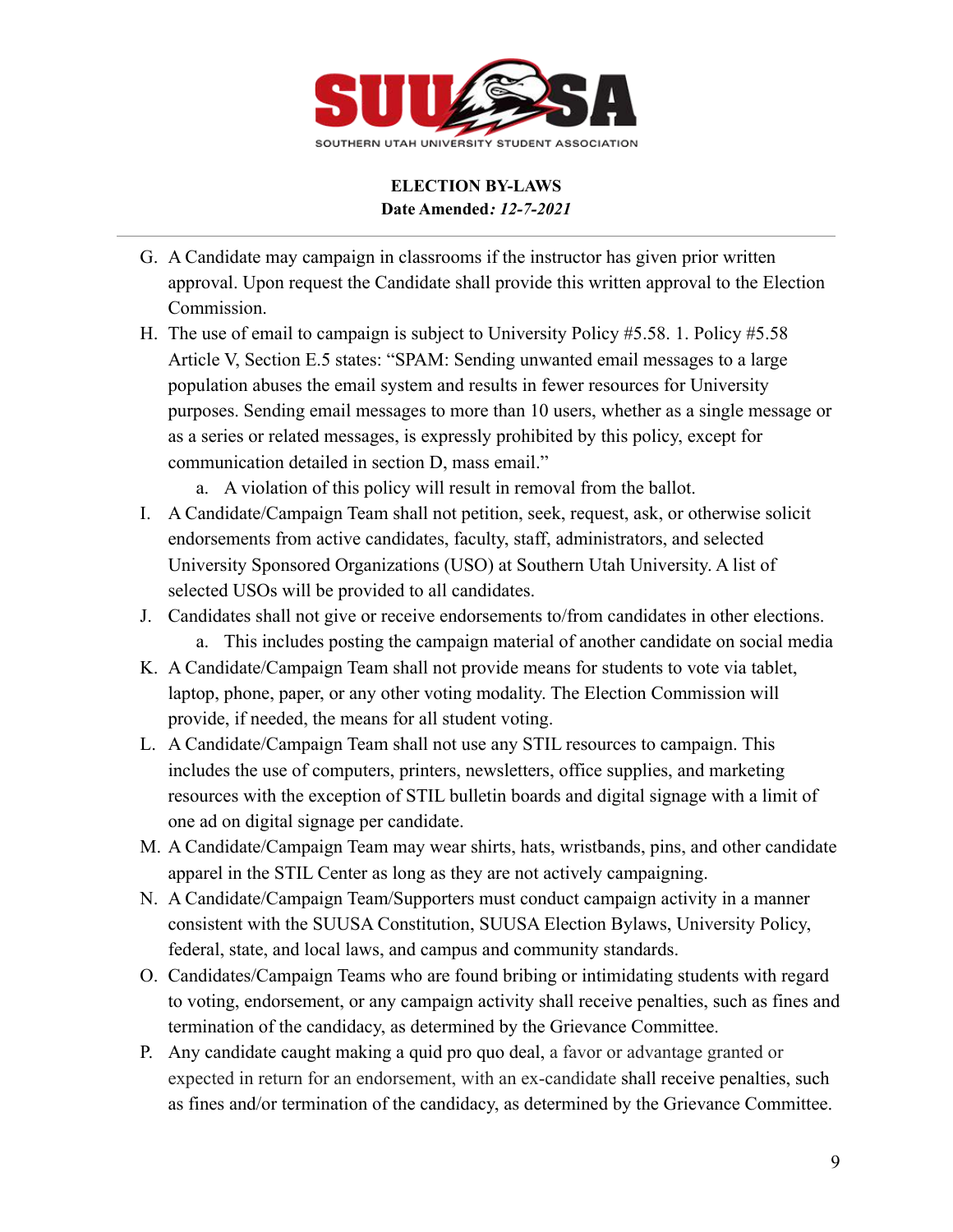

### Section 2: Candidate Code of Conduct

- A. By submitting the proper paperwork for candidacy, one agrees to abide by the SUU Student Code of Conduct and all other University policy, as well as local, state, and federal laws.
- B. Any Candidate/Campaign Team in violation of the Student Code of Conduct will result in an immediate removal from the ballot.

### Section 3: Parties

A. Candidates are prohibited from forming parties for any and all SUUSA elections.

### **Article VIII - Publicity, Advertising, and Media**

Section 1: On Campus

- A. Candidate/Campaign Teams may post signs, posters, flyers, handbills, and digital signage in the Sharwan Smith Student Center and on SUUSA bulletin boards provided that they are consistent with Student Center policy and they have been approved by the Election Commission and stamped by the STIL Center.
	- a. Senate campaign posters may not be posted on specific department boards without written permission from the department head. A copy of the written permission must be given to the Election Commission prior to the posters being posted.
- B. Exterior campaign signs must:
	- a. Be anchored and secured to the ground, except for A-frames;
	- b. Be made of materials that can withstand being wet;
	- c. Be placed more than 36 inches from any sidewalk;
	- d. Not exceed 8ft x 8ft x 8ft (does not include materials used to secure sign);
	- e. Not be supported by, affixed to, or leaned against rocks, trees, buildings, light posts, garbage cans, or other university property.
- C. Campaign advertisements, regardless of form or medium, may not be placed on the exterior of campus buildings, statues, or structures.
- D. Candidates/Campaign Teams must not draw, paint, or write on campus buildings, statues, or structures. Sidewalk chalking must be approved for a specific time and place in advance by the Election Commission.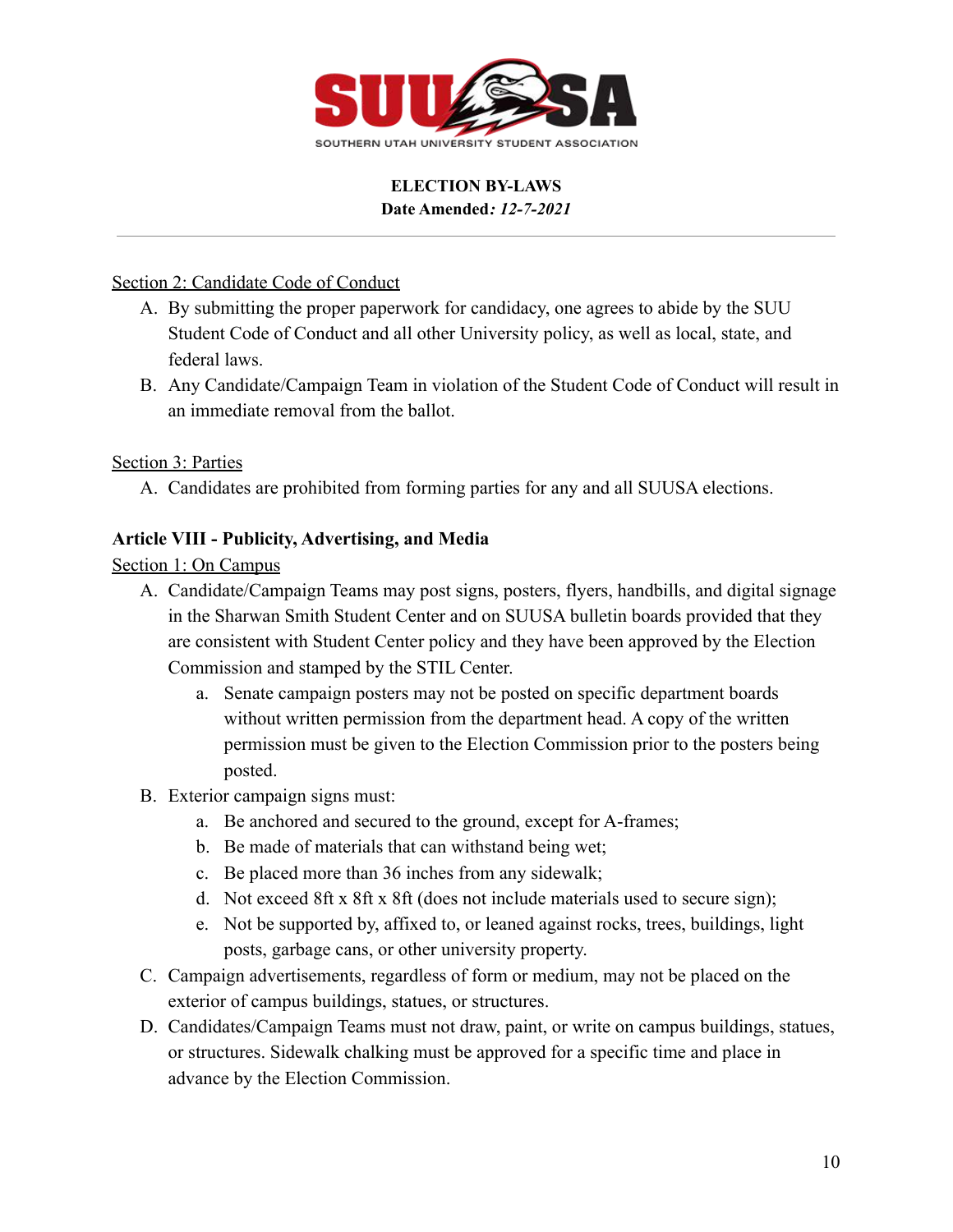

- E. Handbills and flyers may be distributed on campus after they have been approved by the Election Commission and have the STIL approval stamp.
- F. The content of campaign publicity, communications, advertisements, and/or messages, regardless of the medium, must:
	- a. Not display the image, likeness, or name of an individual or character unless written permission has been obtained from the appropriate party or owner.
	- b. Not display a trademark, logo, marking, likeness, image, or insignia unless prior written permission has been obtained from the appropriate registered party, entity, or owner. This includes the images, trademarks and logos of SUU.
	- c. Remain consistent with campus and community standards.

# **Article IX - Campaign Finance**

Section 1: Campaign Budgets

- A. All expenditures, donations, goods, and services used for campaigning materials and supplies are subject to the provisions outlined below and must not exceed \$500 for each candidate per election cycle.
- B. All campaign expenditures, donations, and goods and services, both on and off campus, must be included in a Candidate's budget.
- C. Materials/cost of campaign materials cannot be shared between candidates.
- D. A donation is defined as contribution of goods and/or services by a person, charity, or organization.
	- a. All tangible donations of goods and services, including graphic design, shirts, photography, videography, musicians, performers, clothing, pens, food, signs, advertisements, vouchers, coupons, and similar, shall be reported to the Election Commission.
		- i. Donations or other non-purchased material reported to the Election Commission must be assigned a fair market value before being used.
	- b. Donations of intangible services, such as assisting with the placement of campaign signs, helping distribute t-shirts, and similar -- will not be considered a donation and are therefore not required to be reported.
- E. The Election Commission may choose to deem certain campaign resources of no importance. In this case funds will not be deducted from a Candidate's total budget.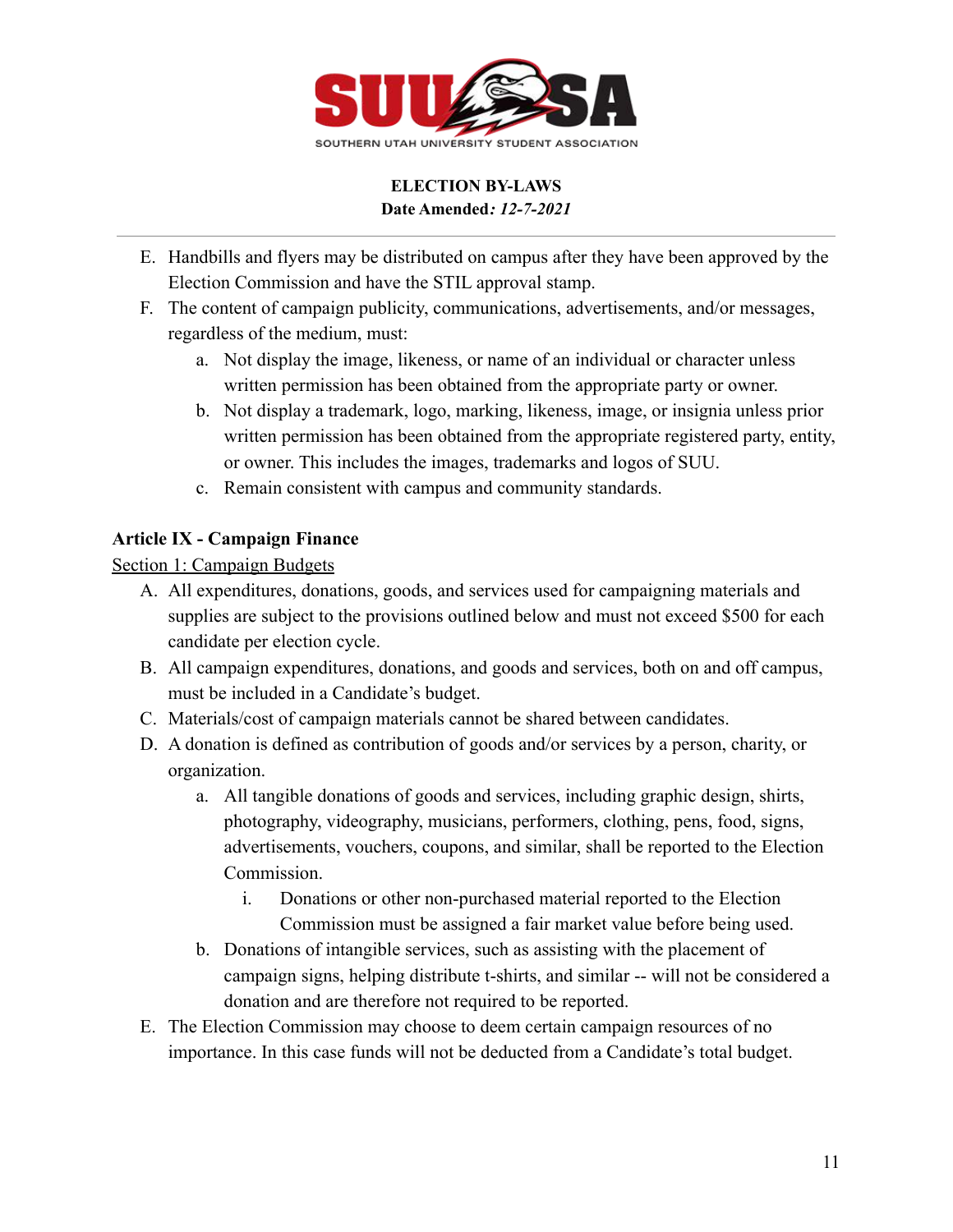

- F. In the event a Candidate/Campaign Team member is found in violation of University Policy or the Election Bylaws, fines may be assessed and deducted from the Candidate's budget. An equal fine shall be assessed to all candidates involved in the same violation.
	- a. If a fine causes a Candidate's budget to exceed the allotted amount, the Candidate will be removed from the ballot.
- G. Each Candidate must submit a daily budget report to the Election Commission.
	- a. Budget reports must include an updated list of campaign expenditures, donations, and documentation of expenditures (itemized receipts, invoices, contracts).
	- b. Budget reports are due by 5:00 PM each day during Campaign Season. If the budget has not changed from the previous day's budget report, a written submission of "No Change" must be submitted.
	- c. All Candidates must submit a complete set of receipts for all campaign expenditures and donations to the Election Commission upon request. If a receipt for an item is not available, it will be assessed a fair market value by the Election Commission.
	- d. Failure to submit daily budget reports by the deadline shall be subject to a fine as determined by the Election Commission.

## **Article X - Grievances**

Section 1: Grievances

- A. A grievance may be filed by any student reporting a violation of the Election Bylaws.
- B. The Election Commision will make grievance forms publicly available.
- C. The Election Director will notify the Grievance Committee when a grievance has been filed.
- D. A grievance must contain the name and contact information of the submitter.
- E. Grievances against members of Campaign Teams must be submitted against the Candidate.

## Section 2: Grievance Process

- A. A grievance may be filed against a Candidate for perceived violation(s) of Election Bylaws.
- B. Grievances will be resolved within twenty-four (24) hours of the time of submission.
	- a. In the event that a grievance requires more information and cannot be resolved within 24 hours, a Grievance Hearing will be scheduled by the Grievance